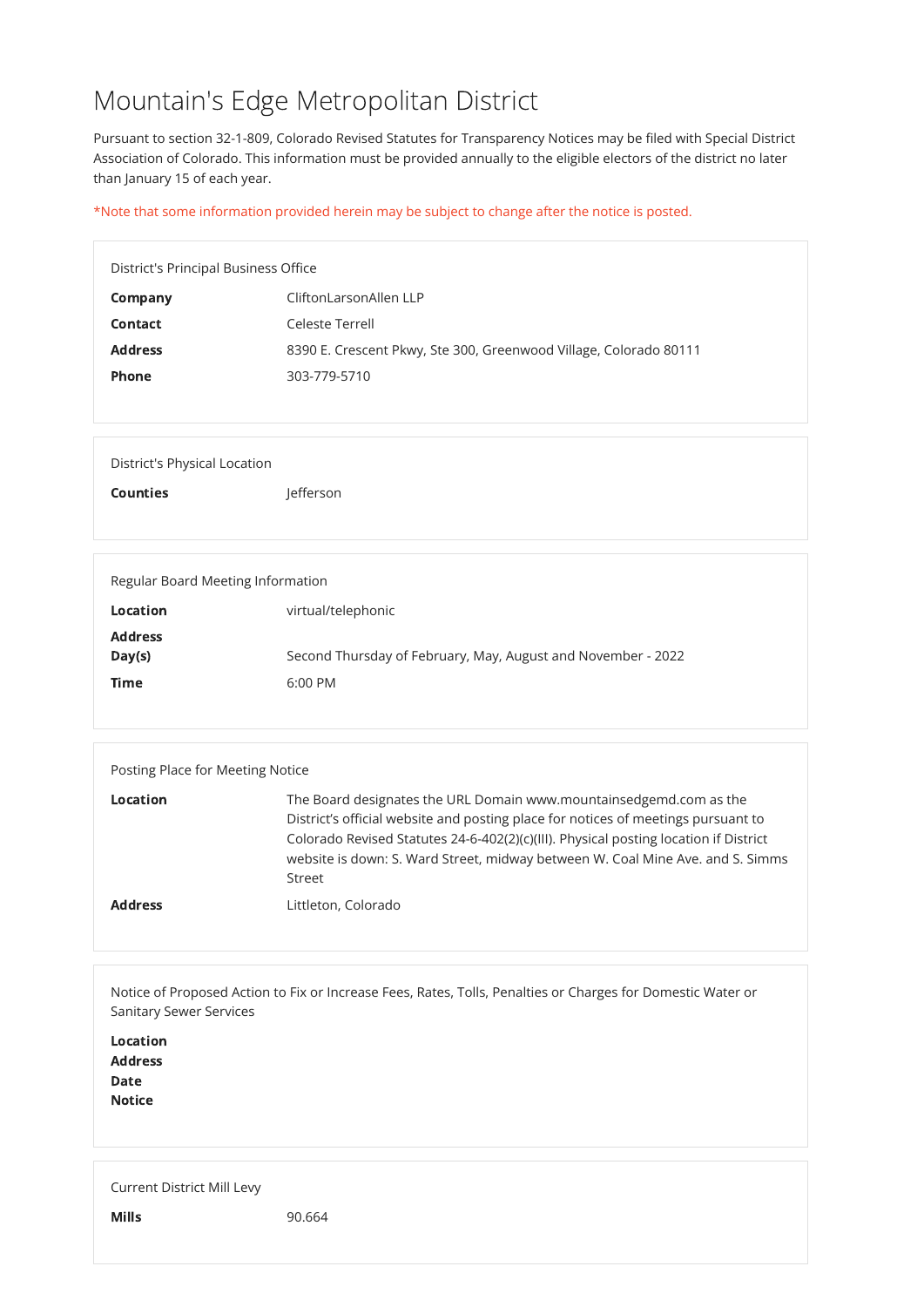#### Ad Valorem Tax Revenue

Revenue reported may be incomplete or unaudited as of the date this Notice was posted.

Amount(\$) 337,556 (unaudited and estimated)

Date of Next Regular Election

Date 05/03/2022

Pursuant to 24-72-205 C.R.S

The district's research and retrieval fee is \$33.58 per hour

### District Policy

Pursuant to Resolution No. 2013-12-14, as amended, which was adopted by the District Board of Directors, the District's Official Custodian is authorized to impose the maximum fees set forth in Section 24-72-205(6), C.R.S., as amended from time to time, for all costs incurred on the research and retrieval of public records requested under the Colorado Open Records Act. Copies, printouts, and/or photographs of public records in a format other than a standard page will be charged at actual cost. All requests for copies or inspection of public records must be submitted in writing to the Official Custodian. Upon receipt of a written request, the Official Custodian shall notify the requester if the records are readily available for inspection. If the records are in active use, in storage, or are otherwise not readily available at the time of the request, the Official Custodian shall set a date and time within three (3) working days of the request when such records will be available. If extenuating circumstances exist, then the Official Custodian shall notify the requester of this fact in writing within the initial three (3) working day-period and shall make the records available within seven (7) working days thereafter. Inspections of public records shall take place during regular business hours at the office of the Official Custodian and may not preempt or take priority over previously scheduled official District-related business activities. Copies of public records will be delivered by the Official Custodian to the requester via United States mail, other delivery service, or facsimile only upon receipt of payment for all costs associated with records transmission, or upon making arrangements for receiving payment, unless recovery of all or any portion of such costs or fees has been waived by the Official Custodian. The District may not charge any transmission fees for records delivered via electronic mail. Upon receiving payment or making arrangements for payment, the Official Custodian shall send the records to the requester as soon as practicable, but not more than three (3) working days after receipt of such payment.

## District contact information for open records request:

CliftonLarsonAllen LLP

Names of District Board Members

Board President

George Turtle, Ch

| Name.                 | George Turtie, Chair                                            |
|-----------------------|-----------------------------------------------------------------|
| <b>Contact Info</b>   | 8390 E. Crescent Parkway, Suite 300 Greenwood Village, CO 80111 |
| <b>Election</b>       | No, this office will not be on the next regular election ballot |
|                       |                                                                 |
|                       |                                                                 |
| <b>Board Member 2</b> |                                                                 |
| <b>Name</b>           | <b>Justin Philips</b>                                           |
| <b>Contact Info</b>   | 8390 E. Crescent Parkway, Suite 300 Greenwood Village, CO 80111 |
| <b>Election</b>       | Yes, this office will be on the next regular election ballot    |
|                       |                                                                 |
|                       |                                                                 |
| <b>Board Member 3</b> |                                                                 |
| <b>N</b> lame         | Mario Watking                                                   |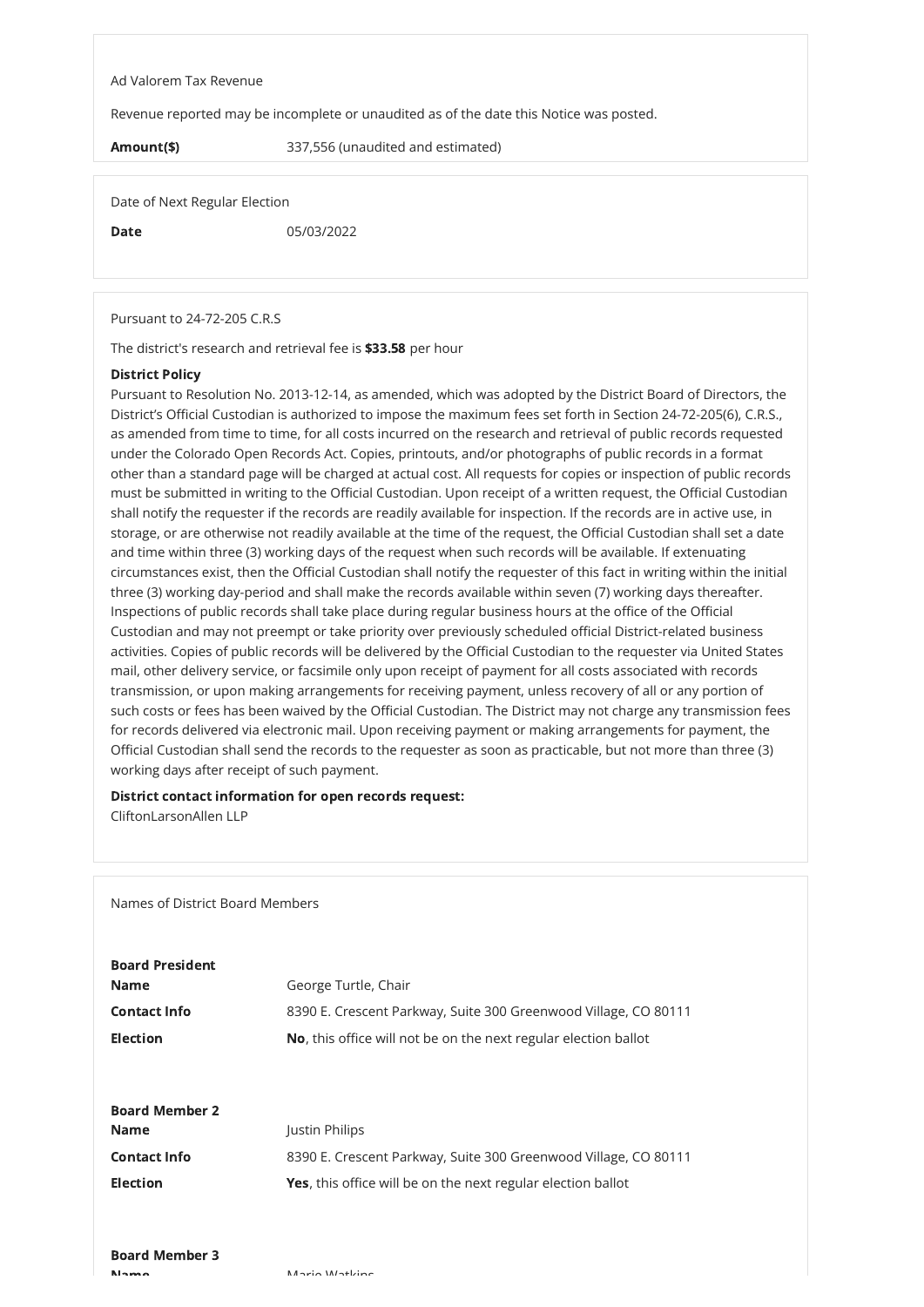| <b>NAILE</b>                         | <b>IVIDITE VVOLKIIIS</b>                                        |
|--------------------------------------|-----------------------------------------------------------------|
| <b>Contact Info</b>                  | 8390 E. Crescent Parkway, Suite 300 Greenwood Village, CO 80111 |
| <b>Election</b>                      | No, this office will not be on the next regular election ballot |
|                                      |                                                                 |
|                                      |                                                                 |
| <b>Board Member 4</b><br><b>Name</b> | Laura Murawski                                                  |
| <b>Contact Info</b>                  | 8390 E. Crescent Parkway, Suite 300 Greenwood Village, CO 80111 |
| <b>Election</b>                      | Yes, this office will be on the next regular election ballot    |
|                                      |                                                                 |
|                                      |                                                                 |
| <b>Board Member 5</b>                |                                                                 |
| <b>Name</b>                          | <b>VACANT</b>                                                   |
| <b>Contact Info</b>                  |                                                                 |
| <b>Election</b>                      | Yes, this office will be on the next regular election ballot    |
|                                      |                                                                 |
| <b>Board Member 6</b>                |                                                                 |
| <b>Name</b>                          | N/A                                                             |
| <b>Contact Info</b>                  |                                                                 |
| <b>Election</b>                      | No, this office will not be on the next regular election ballot |
|                                      |                                                                 |
|                                      |                                                                 |
| <b>Board Member 7</b><br><b>Name</b> | N/A                                                             |
| <b>Contact Info</b>                  |                                                                 |
| <b>Election</b>                      | No, this office will not be on the next regular election ballot |
|                                      |                                                                 |

## Board Candidate Self-Nomination Forms

Any eligible elector of the special district who desires to be a candidate for the office of special district director must file a self-nomination and acceptance form or letter with the designated election official.

Deadline for Self-Nomination Forms

Self-nomination and acceptance forms or letters must be filed not less than 67 days before the date of the regular election.

District Election Results

The district's election results will be posted on the website of the Colorado Secretary of State (www.sos.state.co.us) and the website indicated below, if any.

Website www.sos.state.co.us

Permanent Mail-In Voter Status

Absentee voting and Permanent absentee voter status (formerly Permanent Mail-In voter status): Where to obtain and return forms.